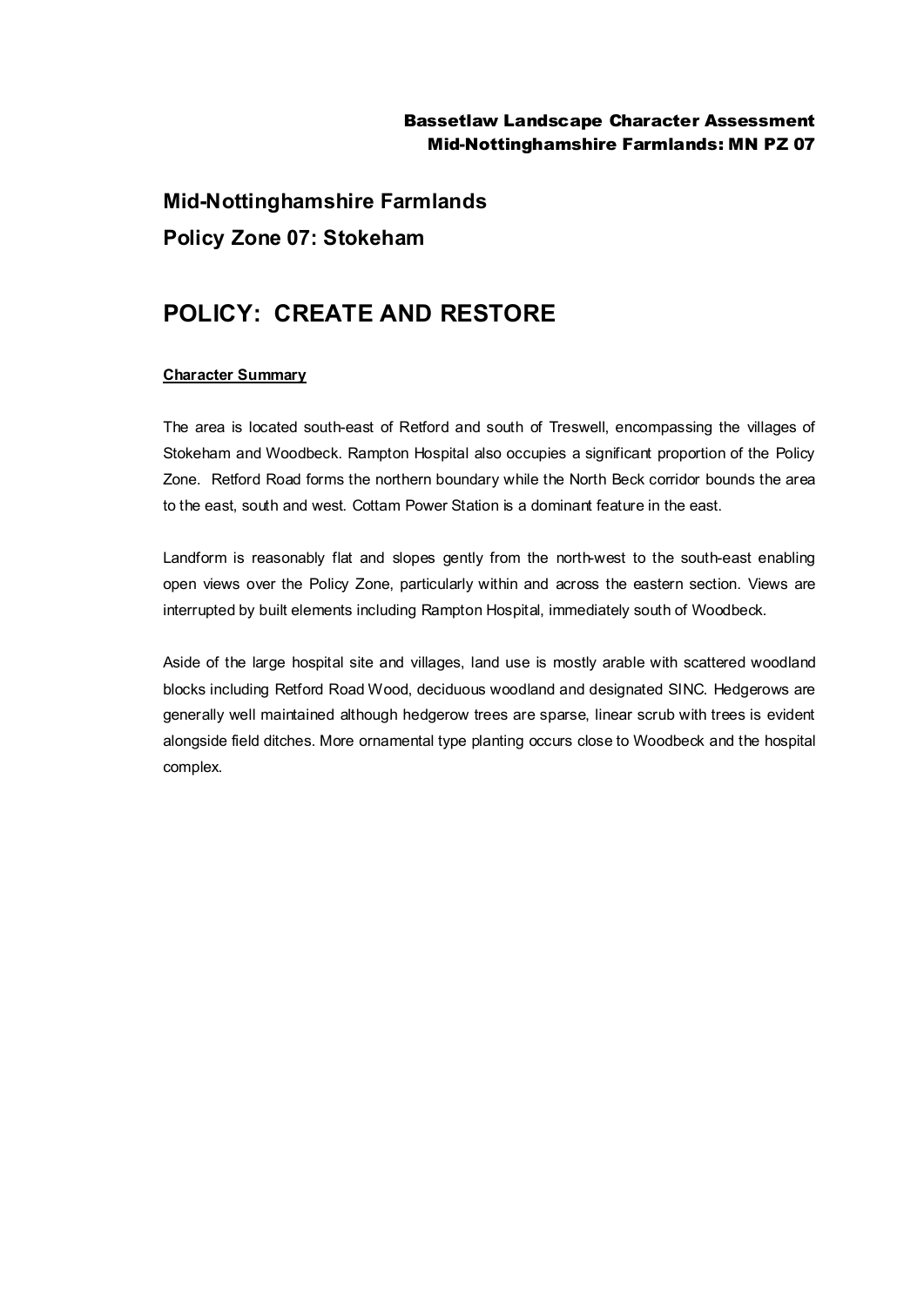## **Mid-Nottinghamshire Farmlands – Policy Zone 07: Stokeham**

| <b>PHOTOGRAPH</b>                                                                                                                                                                                                                                                                                                                                                                                                                                                                                                                                                                                                                                                                                                                                                                                                                                                                                                                   | <b>CONTEXT</b><br>Policy Zone: MN PZ 07<br>Land Cover Parcel[s]: MN17 |                                         |                                       |                              |
|-------------------------------------------------------------------------------------------------------------------------------------------------------------------------------------------------------------------------------------------------------------------------------------------------------------------------------------------------------------------------------------------------------------------------------------------------------------------------------------------------------------------------------------------------------------------------------------------------------------------------------------------------------------------------------------------------------------------------------------------------------------------------------------------------------------------------------------------------------------------------------------------------------------------------------------|-----------------------------------------------------------------------|-----------------------------------------|---------------------------------------|------------------------------|
|                                                                                                                                                                                                                                                                                                                                                                                                                                                                                                                                                                                                                                                                                                                                                                                                                                                                                                                                     |                                                                       |                                         |                                       |                              |
|                                                                                                                                                                                                                                                                                                                                                                                                                                                                                                                                                                                                                                                                                                                                                                                                                                                                                                                                     | Condition                                                             |                                         |                                       |                              |
|                                                                                                                                                                                                                                                                                                                                                                                                                                                                                                                                                                                                                                                                                                                                                                                                                                                                                                                                     | Good                                                                  | <b>REINFORCE</b>                        | CONSERVE &<br><b>REINFORCE</b>        | CONSERVE                     |
|                                                                                                                                                                                                                                                                                                                                                                                                                                                                                                                                                                                                                                                                                                                                                                                                                                                                                                                                     | Moderate                                                              | <b>CREATE &amp;</b><br><b>REINFORCE</b> | CONSERVE &<br><b>CREATE</b>           | CONSERVE &<br><b>RESTORE</b> |
|                                                                                                                                                                                                                                                                                                                                                                                                                                                                                                                                                                                                                                                                                                                                                                                                                                                                                                                                     | Poor                                                                  | CREATE                                  | <b>RESTORE &amp;</b><br><b>CREATE</b> | <b>RESTORE</b>               |
| <b>CHARACTERISTIC FEATURES</b>                                                                                                                                                                                                                                                                                                                                                                                                                                                                                                                                                                                                                                                                                                                                                                                                                                                                                                      |                                                                       | Low                                     | Moderate                              | High                         |
| Intensive arable farmland.<br>٠<br>Predominantly flat open landscape.<br>$\bullet$<br>Well maintained hedgerow field boundaries.<br>٠<br>Narrow hedged lanes.<br>٠                                                                                                                                                                                                                                                                                                                                                                                                                                                                                                                                                                                                                                                                                                                                                                  |                                                                       |                                         | Sensitivity                           |                              |
| Traditional village of Stokeham, includes listed buildings.<br>٠<br>Two SINCs; deciduous woodland and grazed grassland.<br>$\bullet$<br>Small blocks of woodland.<br>North Beck and associated woodland.                                                                                                                                                                                                                                                                                                                                                                                                                                                                                                                                                                                                                                                                                                                            |                                                                       |                                         |                                       |                              |
| <b>LANDSCAPE ANALYSIS</b>                                                                                                                                                                                                                                                                                                                                                                                                                                                                                                                                                                                                                                                                                                                                                                                                                                                                                                           | <b>SUMMARY OF ANALYSIS</b>                                            |                                         |                                       |                              |
| <b>Condition</b>                                                                                                                                                                                                                                                                                                                                                                                                                                                                                                                                                                                                                                                                                                                                                                                                                                                                                                                    | <b>Condition</b><br>Poor                                              |                                         |                                       |                              |
| The landscape condition is poor. There is a coherent pattern of elements with many<br>detracting features within the Policy Zone including high voltage power lines, a hospital<br>complex and sewage works. Overall this equates to a visually interrupted area.                                                                                                                                                                                                                                                                                                                                                                                                                                                                                                                                                                                                                                                                   | Pattern of Elements:                                                  |                                         | Coherent                              |                              |
|                                                                                                                                                                                                                                                                                                                                                                                                                                                                                                                                                                                                                                                                                                                                                                                                                                                                                                                                     | Detracting Features:                                                  |                                         | Many                                  |                              |
| Intensive arable farmland extends across the Policy Zone with some areas of pasture. Field<br>boundaries are generally well managed hawthorn hedgerows with few missing sections and<br>occasional hedgerow trees. Much of the historic field pattem is lost through rationalisation,<br>road construction and new development. Although a significant feature of the area, Rampton<br>Hospital is not considered to be characteristic within this agricultural context causing some<br>impact upon the traditional setting of Stokeham village which is in relatively close proximity.<br>Several properties at Stokeham are listed, generally along Retford Road. Woodbeck, an area<br>of non-vernacular housing lies immediately north the hospital site. The hospital complex is<br>not visible from the south where the agricultural character is retained. The overall cultural<br>integrity is assessed as <b>variable</b> . | Visual Unity:<br>Interrupted                                          |                                         |                                       |                              |
|                                                                                                                                                                                                                                                                                                                                                                                                                                                                                                                                                                                                                                                                                                                                                                                                                                                                                                                                     | Ecological Integrity:<br>Moderate                                     |                                         |                                       |                              |
|                                                                                                                                                                                                                                                                                                                                                                                                                                                                                                                                                                                                                                                                                                                                                                                                                                                                                                                                     | Cultural Integrity:<br>Variable                                       |                                         |                                       |                              |
|                                                                                                                                                                                                                                                                                                                                                                                                                                                                                                                                                                                                                                                                                                                                                                                                                                                                                                                                     | Functional Integrity:                                                 |                                         | Coherent                              |                              |
| Two SINCs are located within the area and include a deciduous woodland and grazed<br>grassland. Tree cover within the area is quite low, woodland blocks tend to be small and are<br>limited to the north of the Policy Zone. Hedgerows connect into both these and the wooded<br>corridor of North Beck which surrounds much of the Policy Zone. The ecological integrity is<br>described as <b>moderate</b> which gives a <b>coherent</b> habitat for wildlife/functional integrity. A<br>visually interrupted area with a coherent functional integrity gives a poor landscape<br>condition overall.                                                                                                                                                                                                                                                                                                                             |                                                                       |                                         |                                       |                              |
| <b>Sensitivity</b>                                                                                                                                                                                                                                                                                                                                                                                                                                                                                                                                                                                                                                                                                                                                                                                                                                                                                                                  | Sensitivity                                                           |                                         |                                       | <b>Moderate</b>              |
| Features which give the area local distinctiveness are <b>characteristic</b> of the Mid-<br>Nottinghamshire Farmlands region and the continuity/time depth is recent [50 years] giving a<br>weak sense of place.                                                                                                                                                                                                                                                                                                                                                                                                                                                                                                                                                                                                                                                                                                                    | Distinctiveness:                                                      |                                         | Characteristic                        |                              |
|                                                                                                                                                                                                                                                                                                                                                                                                                                                                                                                                                                                                                                                                                                                                                                                                                                                                                                                                     | Continuity:                                                           |                                         | Recent                                |                              |
| <b>High</b> visibility is afforded due to the flat landform and open nature of the landscape. The<br>topography has been assessed as <b>apparent</b> . A weak sense of place with high visibility leads<br>to moderate landscape sensitivity overall.                                                                                                                                                                                                                                                                                                                                                                                                                                                                                                                                                                                                                                                                               | Sense of Place:                                                       |                                         | Weak                                  |                              |
|                                                                                                                                                                                                                                                                                                                                                                                                                                                                                                                                                                                                                                                                                                                                                                                                                                                                                                                                     | Landform:                                                             |                                         | Apparent                              |                              |
|                                                                                                                                                                                                                                                                                                                                                                                                                                                                                                                                                                                                                                                                                                                                                                                                                                                                                                                                     | <b>Extent of Tree Cover</b>                                           |                                         | Open                                  |                              |
|                                                                                                                                                                                                                                                                                                                                                                                                                                                                                                                                                                                                                                                                                                                                                                                                                                                                                                                                     | Visibility:                                                           |                                         | High                                  |                              |
|                                                                                                                                                                                                                                                                                                                                                                                                                                                                                                                                                                                                                                                                                                                                                                                                                                                                                                                                     |                                                                       |                                         |                                       |                              |
| <b>LANDSCAPE ACTIONS</b>                                                                                                                                                                                                                                                                                                                                                                                                                                                                                                                                                                                                                                                                                                                                                                                                                                                                                                            |                                                                       |                                         |                                       |                              |
| <b>Create and Restore</b><br>Landscape Features                                                                                                                                                                                                                                                                                                                                                                                                                                                                                                                                                                                                                                                                                                                                                                                                                                                                                     |                                                                       |                                         |                                       |                              |
| Restore hedgerow field boundaries where necessary, seek opportunities to create new hedgerows and restore seek to restore historic field pattern.<br>٠                                                                                                                                                                                                                                                                                                                                                                                                                                                                                                                                                                                                                                                                                                                                                                              |                                                                       |                                         |                                       |                              |
| <b>Create</b> new hedgerows along roadsides where appropriate<br>Seek opportunities to restore arable land to pastoral.<br>٠                                                                                                                                                                                                                                                                                                                                                                                                                                                                                                                                                                                                                                                                                                                                                                                                        |                                                                       |                                         |                                       |                              |
| Conserve the ecological diversity and setting of the designated SINCs create enhancements where appropriate                                                                                                                                                                                                                                                                                                                                                                                                                                                                                                                                                                                                                                                                                                                                                                                                                         |                                                                       |                                         |                                       |                              |

- herve the ecological diversity and setting of the designated SINCs, **create** enhancements where appropriate.
- · Conserve woodland blocks and seek to **create** new woodland planting as appropriate.

#### *Built Features*

- Conserve the predominantly open rural character of the landscape by concentrating appropriate small scale development around the existing settlements of Stokeham and Woodbeck.
- · **Create** woodland areas and tree planting to contain and soften built development, particularly around Rampton Hospital, and to increase visual unity and habitat provision across the Policy Zone.
- · Conserve the local brick built vernacular and seek to **create** new development which reflects this and is of appropriate scale.